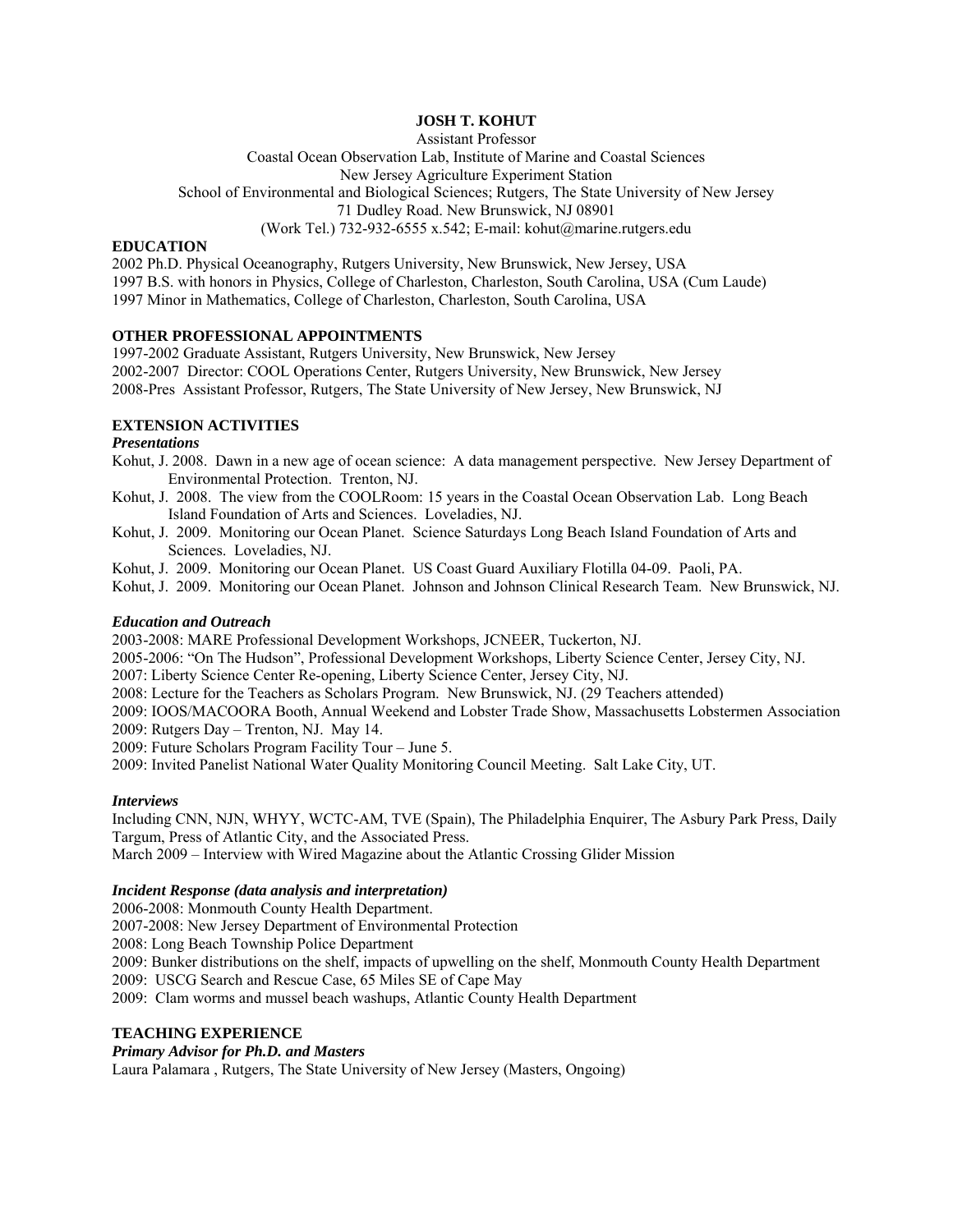#### *Thesis Committee Member*

Brian Dzwonkowski, College of Marine and Earth Studies, University of Delaware (Ph.D. awarded in 2008). Scott Haag, Ecology, Evolution and Natural Resources, Rutgers University (Ph.D. ongoing). Eric Geiger, College of Marine and Earth Studies, University of Delaware (Masters, ongoing)

### *Undergraduate Advisor*

2008-2009 Evan Randall-Goodwin, Independent Study 2009 Taha Saeed, Work Study 2009 David Golon, Independent Study

### *Undergraduate Summer Internships*

Evan Randall-Goodwin, 2008, Summer Internship at Puertos Del Estados and Qualitas Remos (Madrid Spain).

### *Guest Lectures*

Spring 2001: (16:712:552/11:670:451), Remote Sensing of the Ocean and Atmosphere Spring 2006: (16:712:592/11:628:307), Communicating Ocean Science Fall 2008: (16:712:552/11:670:451), Remote Sensing of the Ocean and Atmosphere Fall 2008: (11:090:101), Byrne Seminar: "Climate Change and Water Resources"

### *Year: Courses Taught*

Spring 2008: Topics in Marine Science, "Atlantic Crossing" (11:628:308) Fall 2008: Topics in Marine and Coastal Science (11:628:211) Spring 2009: Problems in Marine and Coastal Science (11:628:498)

### *Development of New Teaching Programs*

2008: New Undergraduate Topics Course on Crossing the Atlantic based on student interest, with Scott Glenn.

2008: Invited by Lawrence Hall of Science to join NOAA team (with Janice McDonnell and Scott Glenn) to develop the GEM Ocean Science Sequence modules for grades 3-5 and grades 6-8.

#### **PROFESSIONAL SERVICE**

2006-Pres, Integrated Ocean Observing System (IOOS) DMAC Education Caucus (Chair) 2004-Pres, Radiowave Operators Working Group (Chair)

2007-Pres, Planning Committee for National HF Radar Network [Jack Harlan (NOAA), Art

Alan (Coast Guard), Scott Glenn & Josh Kohut (Rutgers) and Josie Quintrell (NFRA)]

2008, European Glider Organization (EGO) Annual Workshop Steering Team

2006-2008: Member of the Institute of Marine and Coastal Sciences Computing Committee

Ongoing: Review grants for NSF and NOAA SeaGrant

Ongoing: Review manuscripts for J. of Geophysical Research, J. of Geophysical Research Letters,

J. of Atmospheric and Oceanic Technology, and IEEE J. of Oceanic Engineering, and The MTS Journal.

# **SOCIETY MEMBERSHIPS**

American Geophysical Union

## **PUBLICATIONS**

- Kohut, J.T., S.M. Glenn and D.E. Barrick, 1999. SeaSonde is integral to coastal flow model development. Hydro International, 3, 32-35.
- Schofield, O., T. Bergmann, J. Kohut, S. Glenn, 2001. A coastal ocean observatory for studying nearshore coastal processes. Backscatter, 12, 34-37.
- Blackwell, S.M., Case, J., Glenn, S., Kohut, J., Moline, M., Purcell, M., Schofield, O. and C VonAlt. VA 2002. New AUV Platform for Studying Near Shore Bioluminescence Structure In: Stanley, P. E. and Kricka, L. J. editors. Bioluminescence & Chemiluminescence Progress and Current Applications. Singapore: World Scientific, 197-200.
- Schofield, O., T. Bergmann, W.P. Bissett, F. Grassle, D. Haidvogel, J. Kohut, M. Moline and S. Glenn, 2002. The Long-term Ecosystem Observatory: An integrated coastal observatory, Journal of Oceanic Engineering, 27(2). 146-154.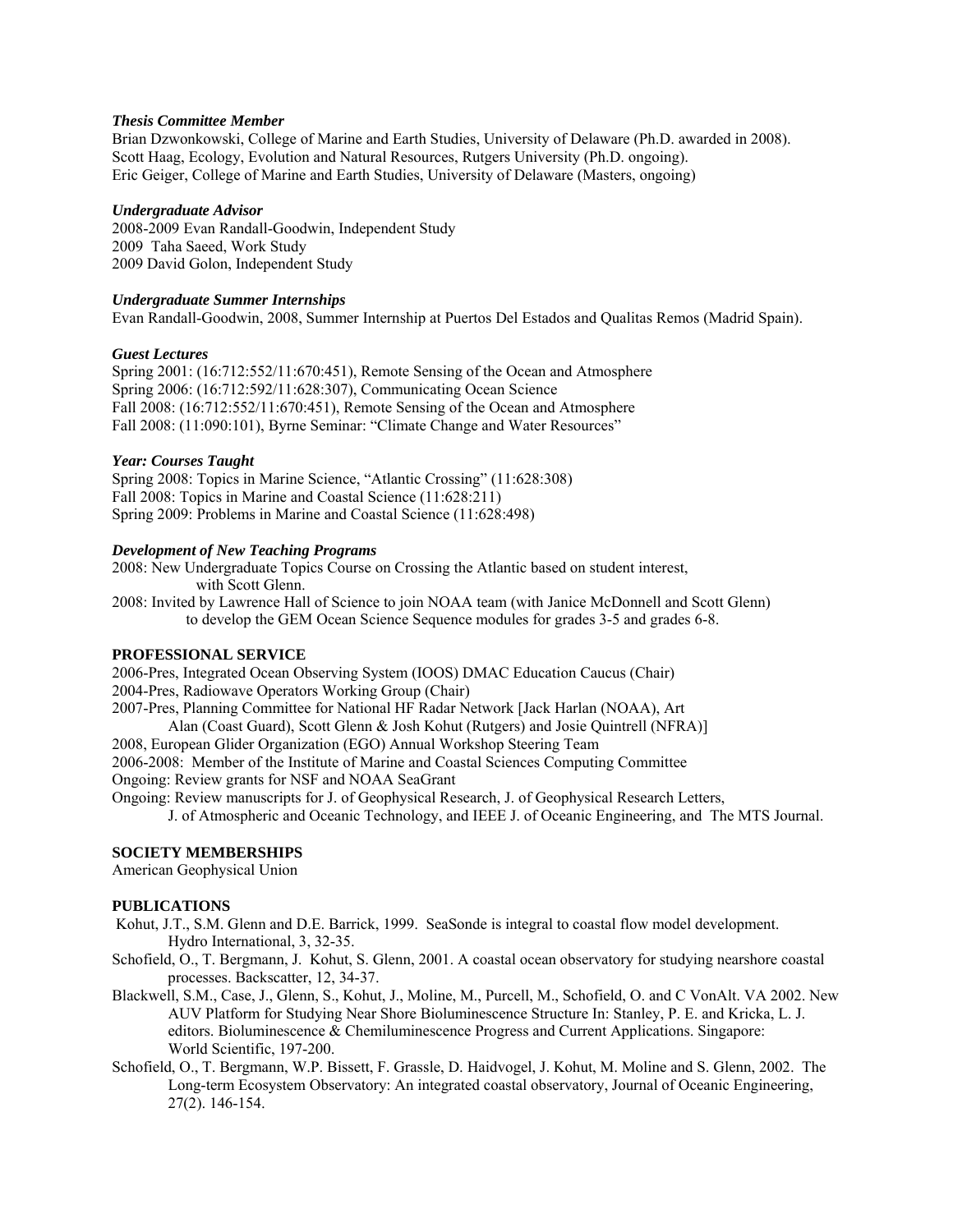- Kohut, J. T. and S. M. Glenn, 2003. Calibration of HF radar surface current measurements using measured antenna beam patterns. J. Atmos. Ocean. Tech., 1303-1316.
- Schofield , O., Chant, R., Kohut, J. T., Glenn, S. M. 2003. The evolution of a nearshore coastal observatory and the establishment of the New Jersey Shelf Observing System. Sea Technology 44(11): 52-58.
- Chant, R. J.; Glenn, Scott; Kohut, Josh 2004, Flow reversals during upwelling conditions on the New Jersey inner shelf J. Geophys. Res., Vol. 109, No. C12, C12S03. 10.1029/2003JC001941
- Glenn, S., R. Arnone, T. Bergmann, W. P. Bissett, M. Crowley, J. Cullen, J. Gryzmski, D. Haidvogel, J. Kohut, M. Moline, M. Oliver, C. Orrico, R. Sherrell, T. Song, A. Weidemann, R. Chant, and O. Schofield . 2004. Biogeochemical impact of summertime coastal upwelling on the New Jersey Shelf. JGR , Vol. 109, C12S02, doi:10.1029/2003JC002265.
- Glenn, S., O. Schofield, T. Dickey, R. Chant, J. Kohut, J. Bosch, L. Bowers, L. Creed, C. Haldemann, E., Hunter, J. Kerfoot, C. Mudgal, M. Oliver, H. Roarty, E. Romana, M. Crowley, D. Barrick, and C. Jones, 2004. The Expanding Role of Ocean Color & Optics in the Changing Field of Operational Oceanography. Oceanography. 107:86-95.
- Kohut, J. T., Glenn, S. M., Chant, R. J. 2004. Seasonal current variability on the New Jersey inner shelf. Journal of Geophysical Research. 109, C07S07, doi: 10.1029/2003JC001963.
- Oliver, M., Kohut, J., Irwin, A., Schofield. O., Glenn, S.M., Moline, M. A. and Bissett, W.P. 2004. Bioinformatic Approaches for Objective detection of water masses. Journal Geophysical Research – NEOS Special Section. Vol 109 C07S04 doi: 10.1029/2003JC002072.
- Schofield, O., Kohut, J., Glenn S. M. 2005. The New Jersey shelf Observing System (NJ SOS): Tracking plumes, particulates, and people in the coastal ocean. Sea Technology 46(9): 15-23.
- Kohut, J. T., S. M. Glenn, and J. D. Paduan. 2006, Inner shelf response to Tropical Storm Floyd, J. Geophys. Res., 111, C09S91, doi:10.1029/2003JC002173
- Ullman, D. S., J. O'Donnell, J. Kohut, T. Fake, and A. Allen 2006, Trajectory prediction using HF radar surface currents: Monte Carlo simulations of prediction uncertainties, J. Geophys. Res., 111, C12005, doi:10.1029/2006JC003715
- Kohut, J., H. Roarty, and S. Glenn. 2006. Characterizing observed environmental variability with HF Doppler radar surface current mappers and acoustic Doppler current profilers. IEEE Journal of Oceanic Engineering. 31(4), doi: 10.1109/JOE.2006.886095.
- Hunter, E., R. Chant, L. Bowers, S. Glenn, and J. Kohut. 2007. Spatial and temporal variability of diurnal wind forcing in the coastal ocean, Geophysical Research Letters, 34, L03607, doi:10.1029/2006GL028945.
- Schofield, O., Kohut, J., Aragon , D., Creed, L., Graver, J., Haldeman, C., Kerfoot, J., Roarty, H., Jones, C., Webb, D., Glenn, S. M. 2007. Slocum Gliders: Robust and ready. Journal of Field Robotics. 24(6): 1-14. DOI: 10:1009/rob.20200
- Schofield , O ., Kohut, J., Glenn, S. M. 2008. Evolution of coastal observing networks. Sea Technology. 49: 31-36.
- Chant, R. J., S. M. Glenn, E. Hunter, J. Kohut, R. F. Chen, R. W. Houghton, J. Bosch, and O. Schofield 2008. Bulge Formation of a Buoyant River Outflow. Journal Geophysical Research 113, C01017, doi:10.1029/2007JC004100.
- Castelao, R., Glenn, S., Schofield, O., Chant, R., Wilkin, J., Kohut 2008. Seasonal evolution of hydrographic fields in the central Middle Atlantic Bight from glider observations . Geophysical Research Letters doi:10.1029/2007GL032335
- Castelao, R., O. Schofield, S. Glenn, R. Chant, and J. Kohut (2008), Cross-shelf transport of freshwater on the New Jersey shelf, J. Geophys. Res., 113, C07017, doi:10.1029/2007JC004241.
- Glenn, S. M., Jones, C., Twardowski, M., Bowers, L., Kerfoot, J., Kohut, J., Webb, D., Schofield , O. 2008. Glider observations of sediment resuspension in a Middle Atlantic Bight Fall Transition Storm. Limnology and Oceanography 53(5, Part 2): 2180-2196. Lipa, B., B. Nyden, D. Barrick, and J. Kohut. 2008. HF radar seaecho from shallow water. Sensors, 8, 4582-4599, DOI: 10.3390/s8084582.
- Schofield, O., Chant, R., Cahill, B., Castelao, R., Gong, D., Kahl, A., Kohut, J., Montes-Hugo, M., Ramadurai, R., Ramey, P., Xu, Y., Glenn, S. M. 2008. Seasonal forcing of primary productivity on broad continental shelves. Oceanography 21(4): 104-117.
- Chant,R. C., Wilkin J., Zhang W., Choi B. J., Hunter E., Castelao R., Glenn S., Jurisa J., Schofield O., HoughtonR., Kohut J., Frazer T., Moline M. A. 2008. Dispersal of the Hudson River Plume on the New York Bight: Integrating observational and numerical studies during LaTTE. Oceanography 21(4): 90-103.
- Lipa, B., Nyden, B., Barrick, D. and J. Kohut. 2008. HF Radar Sea-echo from Shallow Water . Sensors 2008, 8, 4611-4635 DOI: 10.3390/s8084611